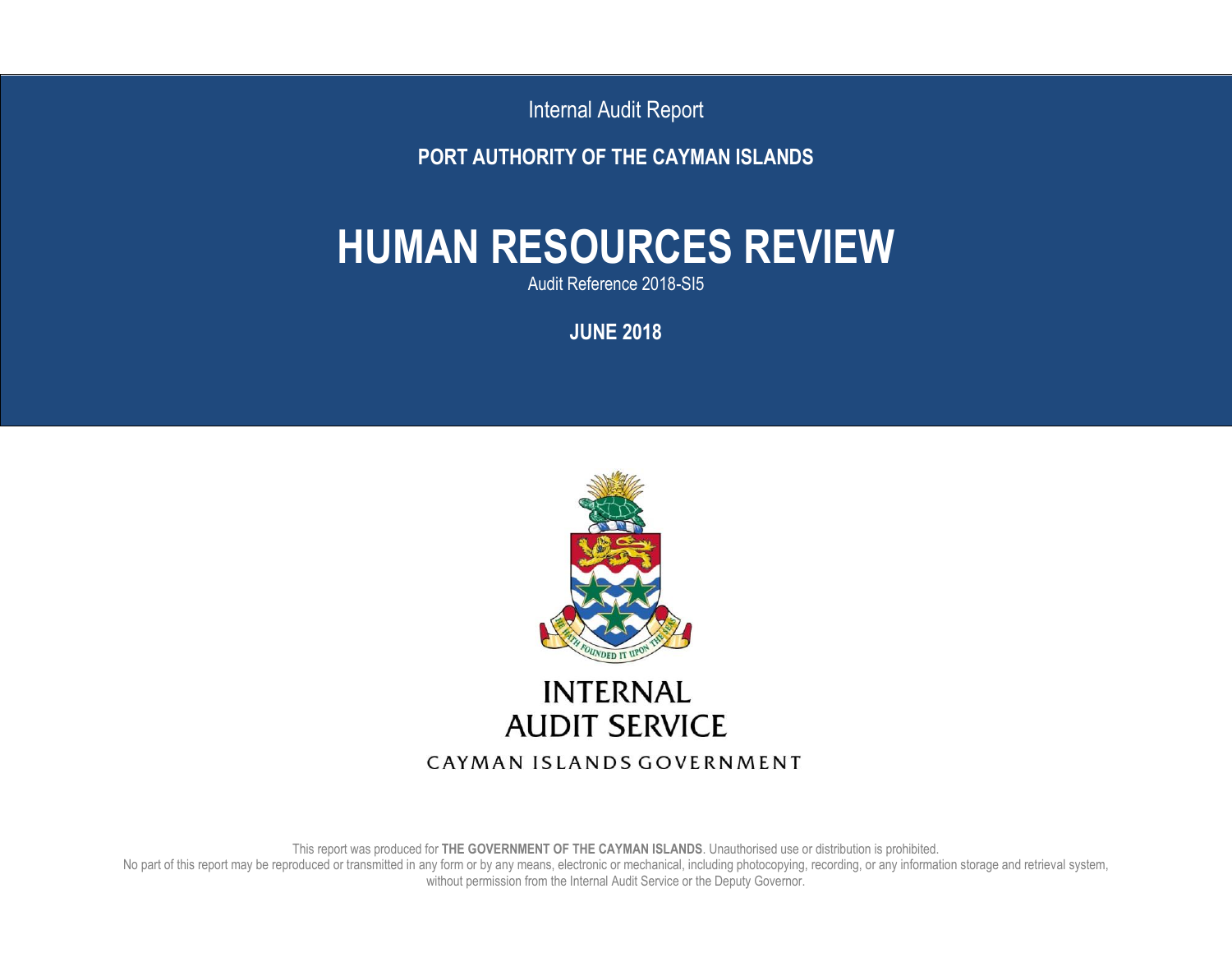### SECTION I. **EXECUTIVE SUMMARY**

#### **1. Introduction**

- 1.1. The Chief Officers of the Portfolio of the Civil Service and District Administration, Tourism & Transport along with the Chairman of the Board for the Port Authority of the Cayman Islands (PACI) requested that an independent review be conducted concerning a complaint filed with the Deputy Director & Chief Human Resources Officer of PACI. The complaint, listing 21 references of misconduct and their effect, against a male senior member of staff at PACI dated May 11<sup>th</sup>, 2018 was signed by nine female employees of PACI.
- 1.2. The Internal Audit Service (IAS) has completed this review in relation to the following agreed objectives: Ï
	- To determine the validity of the complaint.
	- To determine the extent to which the 21 issues apply to each of the complainants.
	- To identify the events leading up to the filing of the complaint.

#### **2. Audit Scope**

2.1. The scope was limited to the complaint signed by nine staff members of PACI on the 11<sup>th</sup> May, 2018.

#### **3. Audit Limitation**

3.1. IAS did not encounter any limitations in the conduct of this review. All requested documents and interview requests were met in a timely manner. IAS would like to recognize the support and assistance provided to the investigators throughout the review.

#### **4. Audit Methodology**

- 4.1. IAS utilized a standard audit approach by undertaking the following steps during the review:
	- Interviews were held with all key stakeholders.
	- Individual statements were obtained by the nine signatories to the complaint.
	- A review of the human resources files of all affected parties was conducted.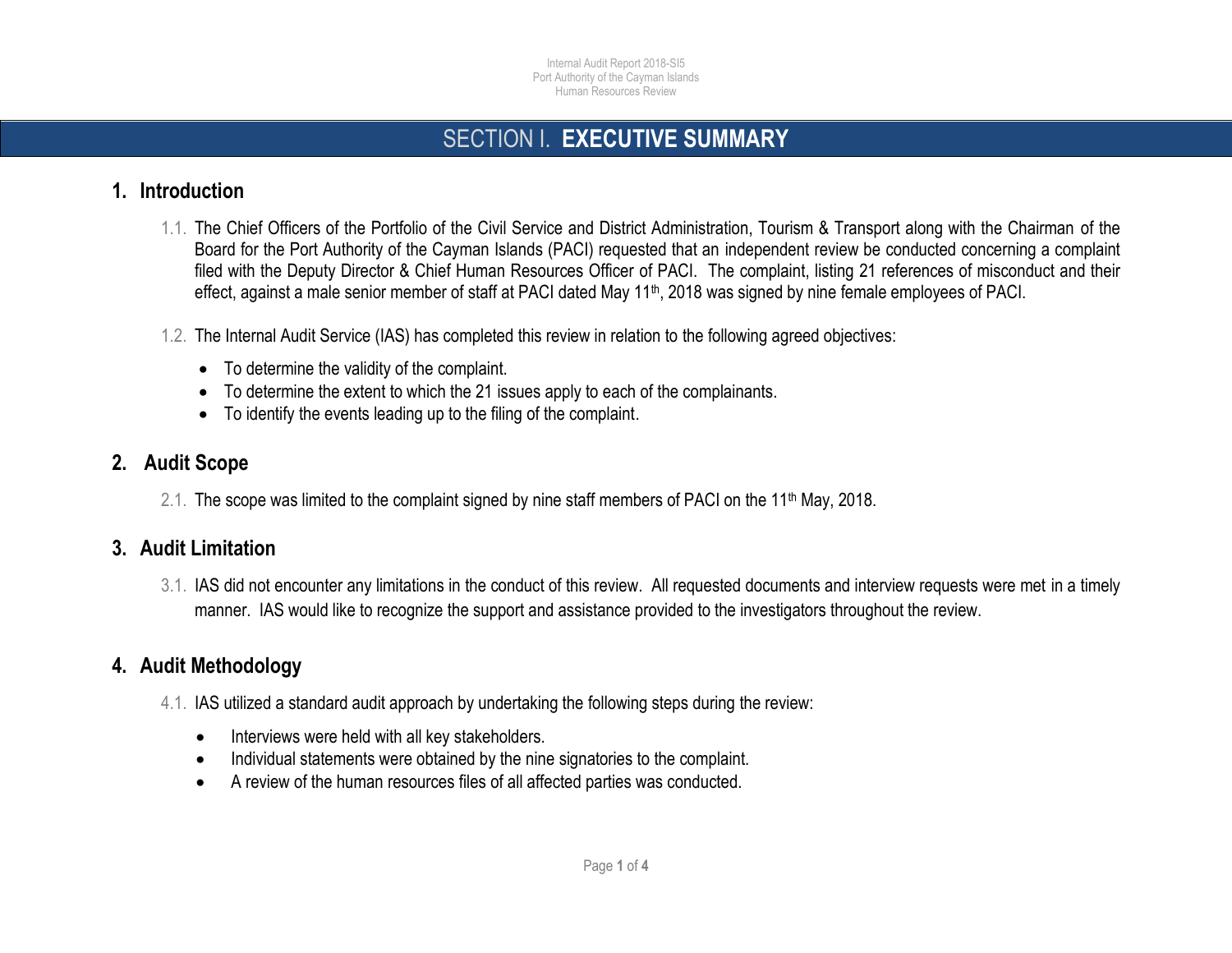#### **5. Our Audit Conclusion**

5.1. The IAS concludes, based on the work undertaken and the evidence reviewed, that:

**The complaint in its original form lacks merit and is found to be unsubstantiated. The review did however yield a subset of legitimate behavioral issues which need to be addressed. This subset of issues does not constitute sexual harassment.**

**The manner in which the complaint originated and the intent of the complaint is suspect. This is in part due to a Freedom of Information Request inquiring about any incidences of sexual harassment issues at the Port being received the day prior to this complaint.**

**The lack of employee awareness regarding the manner in which to raise and communicate issues of a sensitive and personal nature coupled with management's failure to address such issues have contributed to an unhealthy work environment.** 

5.2. In addition to our overall conclusion above which is intended to inform Management action, we have made a total of three recommendations to enhance the work environment.

 $4.75 -$ 

**Andy Bonner** Director, Internal Audit Service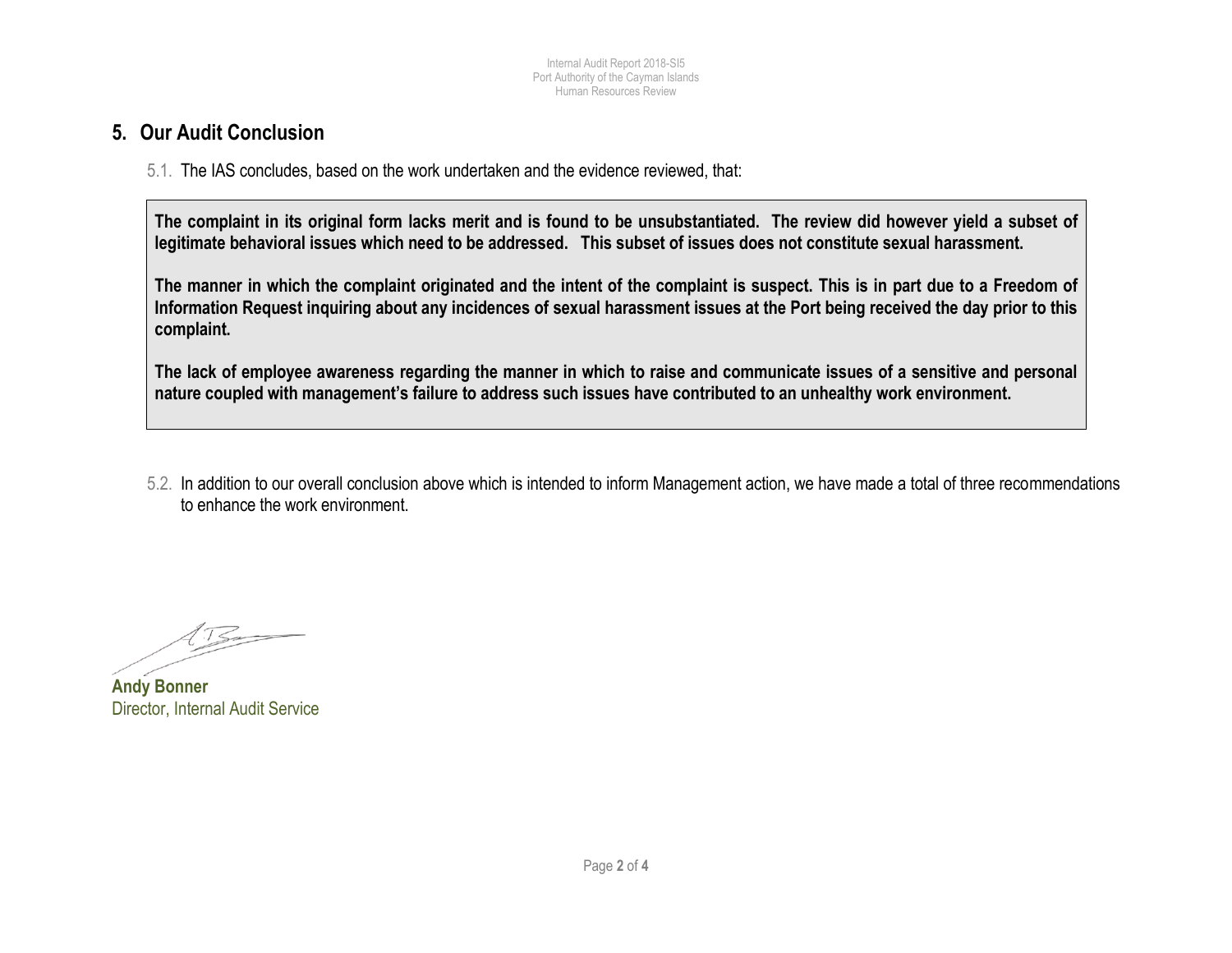## SECTION II. **RECOMMENDATIONS**

| <b>Control Area</b>                                              | <b>Finding &amp; Consequence</b>                                                                                                                                                                                                                                                                                                                                                                                                                                                                                                                                                                                                           | <b>Recommendation</b>                                                                                                                                                                                                                                            | <b>Management Responses</b>                                                                                                          |  |  |
|------------------------------------------------------------------|--------------------------------------------------------------------------------------------------------------------------------------------------------------------------------------------------------------------------------------------------------------------------------------------------------------------------------------------------------------------------------------------------------------------------------------------------------------------------------------------------------------------------------------------------------------------------------------------------------------------------------------------|------------------------------------------------------------------------------------------------------------------------------------------------------------------------------------------------------------------------------------------------------------------|--------------------------------------------------------------------------------------------------------------------------------------|--|--|
| <b>HIGH PRIORITY RECOMMENDATIONS</b>                             |                                                                                                                                                                                                                                                                                                                                                                                                                                                                                                                                                                                                                                            |                                                                                                                                                                                                                                                                  |                                                                                                                                      |  |  |
| Integrity and Ethical<br>Values                                  | <b>Behavioral Issues</b><br>The subset of behavioral issues along with additional comments<br>relate to behavior not suitable to the work place. The senior<br>member of staff was not made aware that these residual<br>behavioral issues were having a negative impact.<br>If left unaddressed these behaviors could continue and staff will<br>continue to feel uncomfortable in the workplace.                                                                                                                                                                                                                                         | <b>Recommendation 1</b><br>PACI mandate that the senior member<br>of staff undergo sensitivity training to<br>address the residual behavioral issues<br>and that PACI implement a monitoring<br>program to provide assurance the<br>behavior has been corrected. | Recommendation<br><b>Accepted Yes</b><br><b>Recommendation Owner:</b><br>Director of PACI<br>Target implementation:<br>July 31, 2018 |  |  |
| <b>Establishes</b><br>structure, authority<br>and responsibility | <b>Training</b><br>Management was unaware of how to deal with the complaint.<br>Confusion exists as to which policy framework is applicable in<br>these situations. Staff lacks the necessary trust and confidence in<br>Management that they will adequately address sensitive issues in<br>an effective and timely manner. As a result staff are not raising<br>issues which has the potential of permitting inappropriate behavior<br>to continue.<br>This apparent lack of trust and inaction leads to an environment<br>which is not conducive to a healthy work place in which problems<br>accumulate and staff becomes demoralized. | <b>Recommendation 2</b><br>All managers, supervisors and staff<br>undergo appropriate training such as<br>Resolving Workplace Conflict, Sexual<br>Harassment and the effective and<br>appropriate manner in which to raise<br>issues in a timely fashion.        | Recommendation<br>Accepted? Yes<br><b>Recommendation Owner:</b><br>Director of PACI<br>Target implementation:<br>October 31, 2018    |  |  |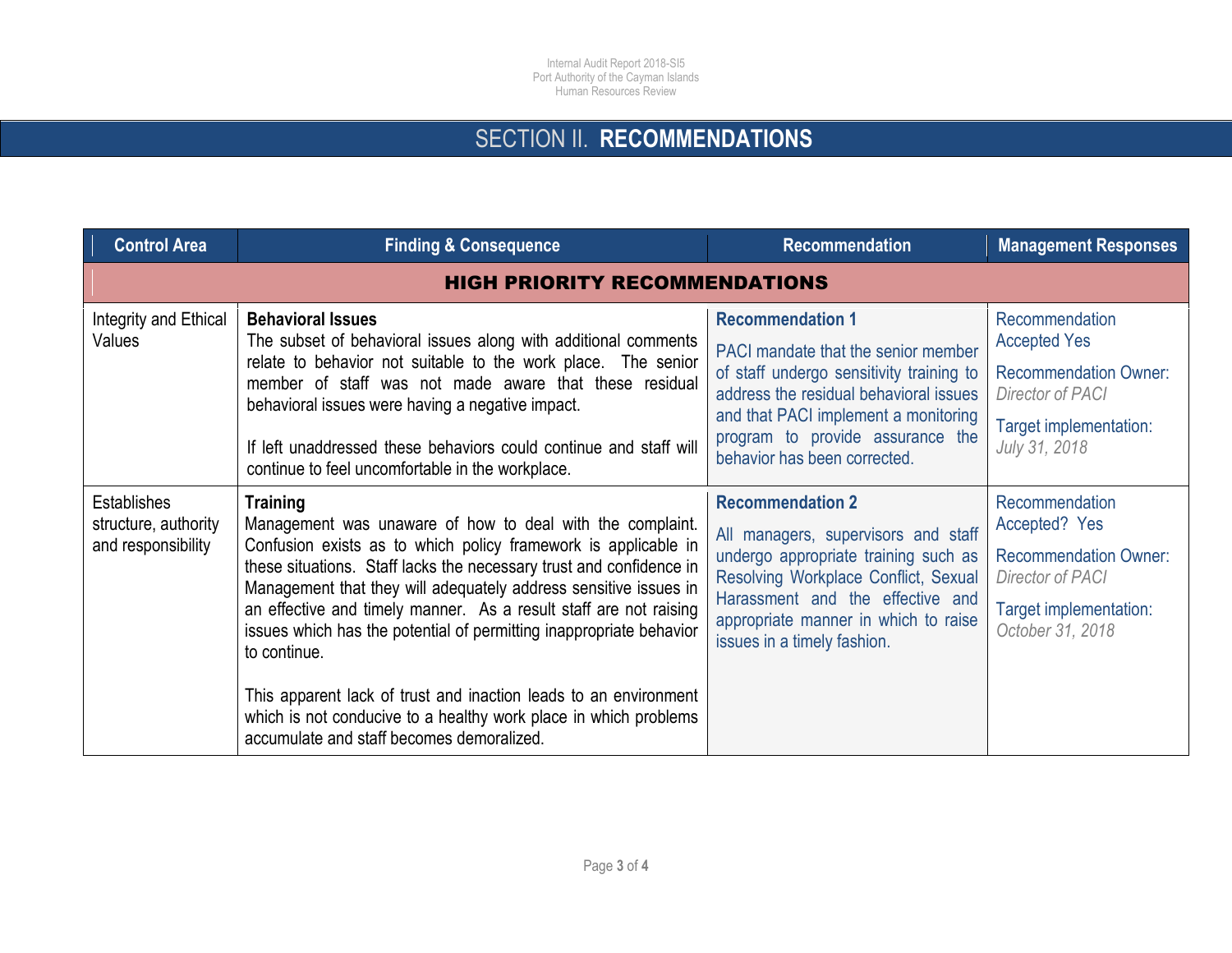| <b>Control Area</b>                           | <b>Finding &amp; Consequence</b>                                                                                                                                                                                                                                                                                                                                                                                               | <b>Recommendation</b>                                                                                                                                                                                                                                                                                                                              | <b>Management Responses</b>                                                                                                                        |
|-----------------------------------------------|--------------------------------------------------------------------------------------------------------------------------------------------------------------------------------------------------------------------------------------------------------------------------------------------------------------------------------------------------------------------------------------------------------------------------------|----------------------------------------------------------------------------------------------------------------------------------------------------------------------------------------------------------------------------------------------------------------------------------------------------------------------------------------------------|----------------------------------------------------------------------------------------------------------------------------------------------------|
| Deploys through<br>policies and<br>procedures | <b>Policies, Procedures and Communication</b><br>Confusion existed as to the appropriate policy framework to use to<br>guide management in addressing the complaint. The Employee<br>Handbook has not been updated for a number of years.<br>The lack of clear guidelines may inhibit concerns being raised to<br>management, and management may not be aware of the<br>appropriate course of action to address said concerns. | <b>Recommendation 3</b><br>The Employee Handbook be updated,<br>approved by the Board of Directors,<br>reissued and communicated to all<br>personnel. Focus should be given to<br>addressing a policy on harassment.<br>As part of the communication strategy the<br>revised policies should form part of the<br>training recommended in #2 above. | Recommendation<br><b>Accepted? Yes</b><br><b>Recommendation Owner:</b><br><b>Director of PACI</b><br><b>Target implementation</b><br>July 31, 2018 |